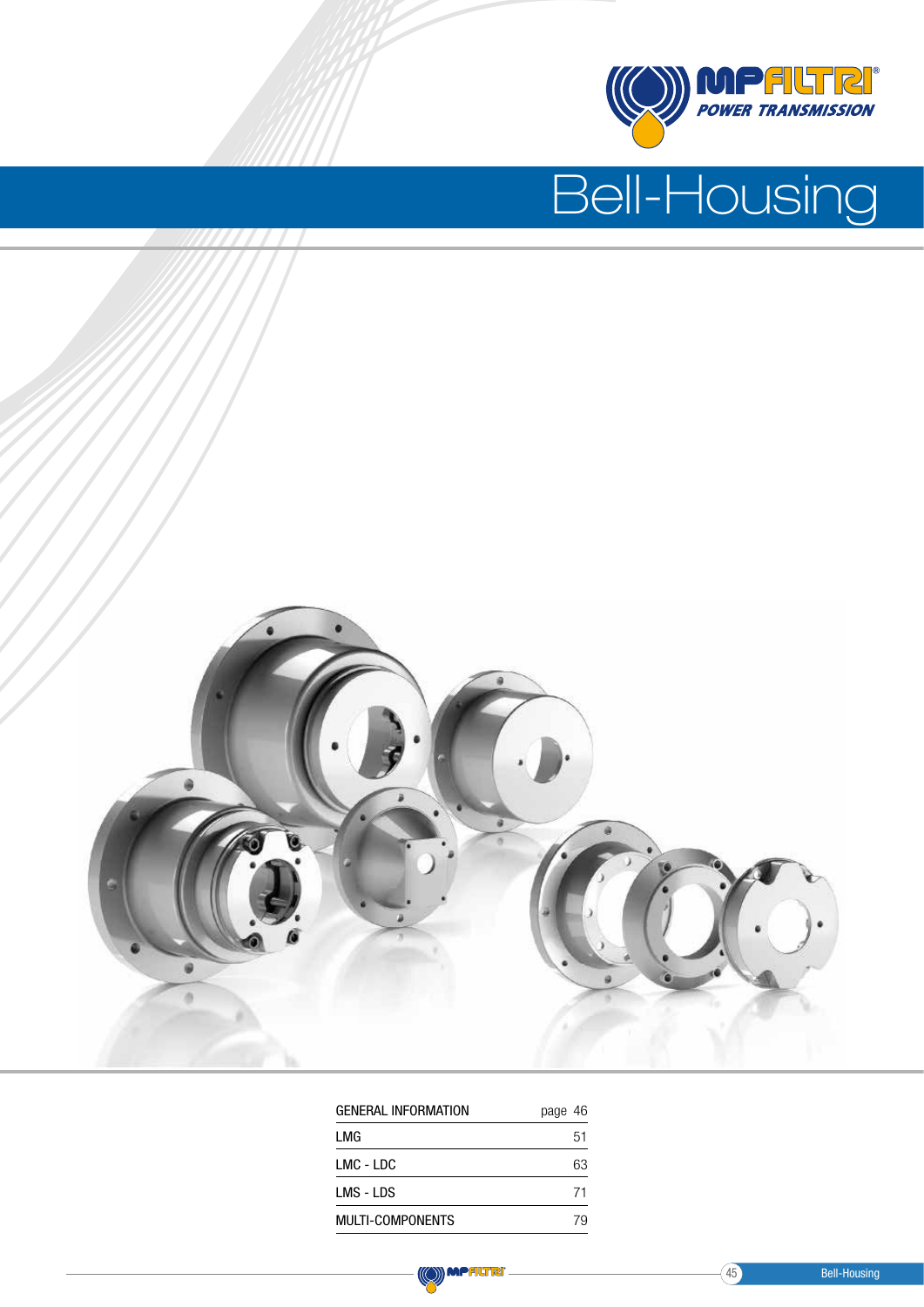Noise is a particularly pervasive problem so much so that there have been statutory regulations in place now for some years, designed to limit harmful occupational exposure.

Many of the machines used in industry today are equipped with oil-hydraulic systems, which happen to be a major source of noise.

# $\left( \mathbf{1} \right)$  THEORY AND DEFINITION OF NOISE  $\left( \mathbf{2} \right)$  sound

From a health and hygiene standpoint, noise can be defined as an unpleasant and undesirable sound, or an unpleasant and annoying or intolerable auditory sensation (noise being any sound phenomena that may be accompanied by sensations of disturbance and pain). By definition, acoustic phenomena are oscillatory in character, propagated in a flexible medium and causing pressure variations at the points, and the areas adjacent to those points, through which they pass.

 Technically considered, certain elements must be present simultaneously for acoustic phenomena to occur:

- Sound source
- Transmission medium
- Receive

The electric motor and the pump, together with the drive coupling, are the SOURCE OF THE NOISE. The Bell-housing is the noise transmission MEDIUM. Depending on whether the monobloc bell-housing is a rigid or low noise type, there will be variations in the flexible properties of the transmission medium. The acoustic phenomena are dissimilar in the two cases, given the differences in pressure variation and particle displacement.

#### MOTOR AND PUMP UNIT



**MPALTRI**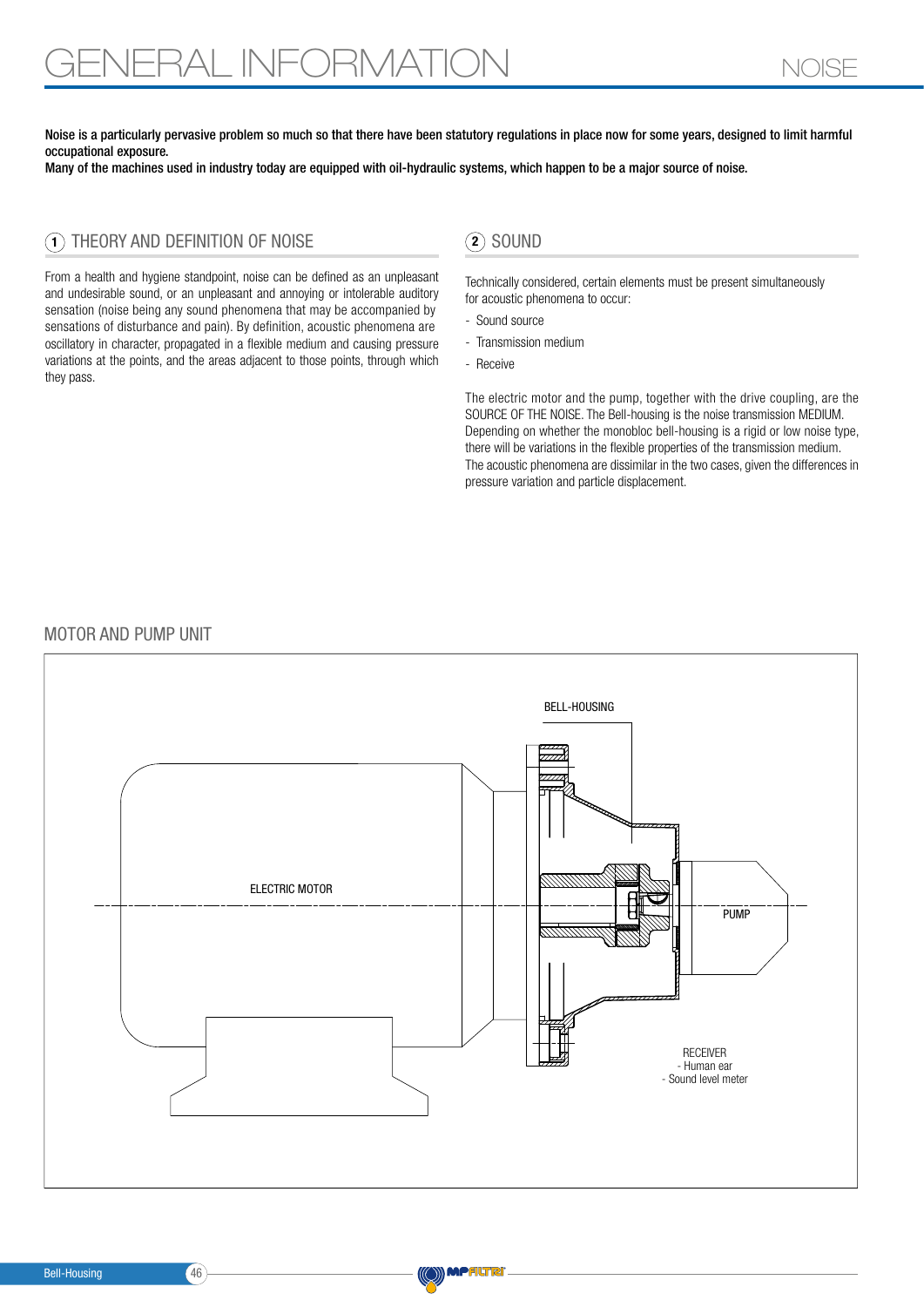Low noise bell-housing will help to attenuate the transmission of vibrations and the emission of noise generated by the system. Self-evidently, however, the mere adoption of a low noise bell-housing will achieve little unless the motor and pump are correctly installed on the machine or on the tank of the hydraulic power unit.

Should be followed in order to achieve best possible results and correct installation:

# MOTOR AND PUMP UNIT MOUNTED 1 HORIZONTALLY ON OIL TANK LID

- The suction pipe attached to the pump must be rigid and fitted using a resilient bulkhead flange of the FTA series, which helps to cushion the vibrations propagated between the pipe and the tank lid.

 If pipes need to be bent, the radius of curvature must be at least 3 times the pipe diameter.

Do not use elbow fittings, as these will significantly increase pressure losses.

- The pressure pipeline of the pump must be flexible and long enough to include bends with the minimum radius of curvature recommended by the manufacturer for the specified operating pressure.
- The return pipeline running from the service to the filter must be flexible. Where oil is returned directly to the tank of the hydraulic power unit through a rigid pipe, it is advisable to use a resilient bulkhead flange of the FTR series, which helps to cushion the vibrations propagated between the pipe and the tank lid.
- Anti-vibration devices (resilient mounts or damping rods) must be located under the feet of the electric motor or the PDM foot brackets, depending on the mounting position of the motor.
- The lids of hydraulic oil tanks must be sturdy enough to support the load they carry.

## $\mathbf{Q}$  MOTOR AND PUMP UNIT MOUNTED HORIZONTALLY ON MACHINE

- As a matter of good practice, the oil tank and motor-pump unit should be mounted on a single supporting frame of strength sufficient to support the load.
- If the hydraulic system is fitted with a side-mounted filter, the suction pipeline to the pump must be flexible and long enough to include bends with the minimum radius of curvature recommended by the manufacturer.
- If the suction filter is not side mounted, the pipeline should be rigid and installed in conjunction with a compensating coupling.
- The pressure pipeline of the pump must be flexible, and long enough to include bends with the minimum radius of curvature recommended by the manufacturer for the specified operating pressure.
- The return pipeline running from the service to the filter must be flexible. Where oil is returned directly to the tank of the hydraulic power unit through a rigid pipe, it is advisable to use a resilient bulkhead flange of the FTR series, which helps to cushion the vibrations propagated between the pipe and the tank lid.
- Anti-vibration devices (resilient mounts or damping rods) must be located under the feet of the electric motor or the PDM foot brackets, depending on the mounting position of the motor.

### FINAL CONSIDERATION

For best results, in any event, the motor-and-pump unit should be incorporated into the hydraulic system in such a way that no one component is rigidly associated with another, resulting in the propagation of vibration, and consequently noise.

#### RECOMMENDED TIGHTENING TORQUES FOR MOTOR/PUMP FIXING ON THE BELL-HOUSING

| M6              | 10 N·m          | M16             | 205 N $\cdot$ m |
|-----------------|-----------------|-----------------|-----------------|
| M8              | 15 N $\cdot$ m  | M18             | 280 N·m         |
| M10             | 50 N·m          | M20             | 400 N·m         |
| M <sub>12</sub> | 84 N·m          | M22             | 530 N $\cdot$ m |
| M14             | 135 $N \cdot m$ | M <sub>24</sub> | 690 N·m         |

Note: The above quidelines are indicative only and subordinate to the solutions adopted ultimately by design engineers.

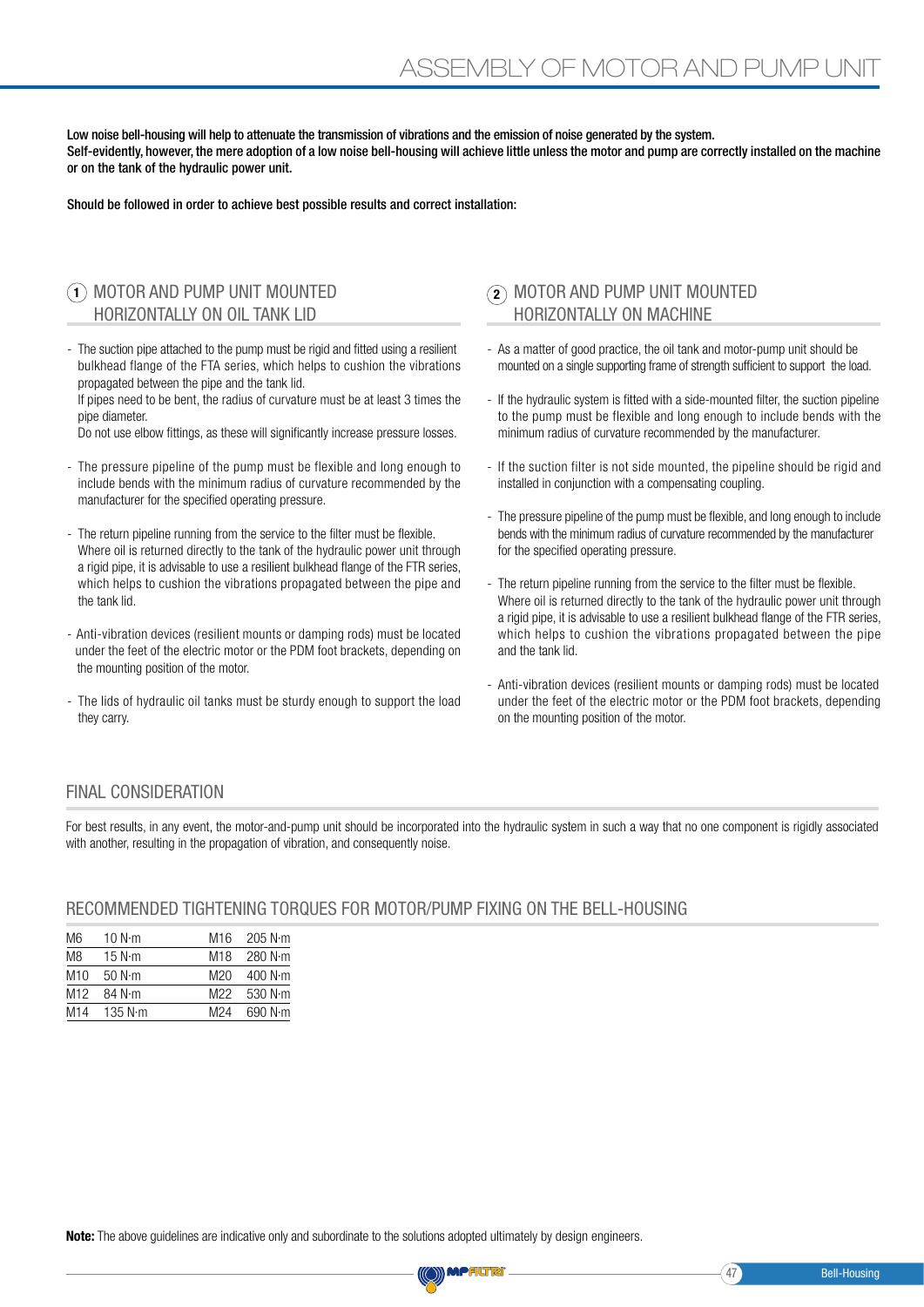

**MPALTRI** 

"-": configuration out of ISO & SAE Standard